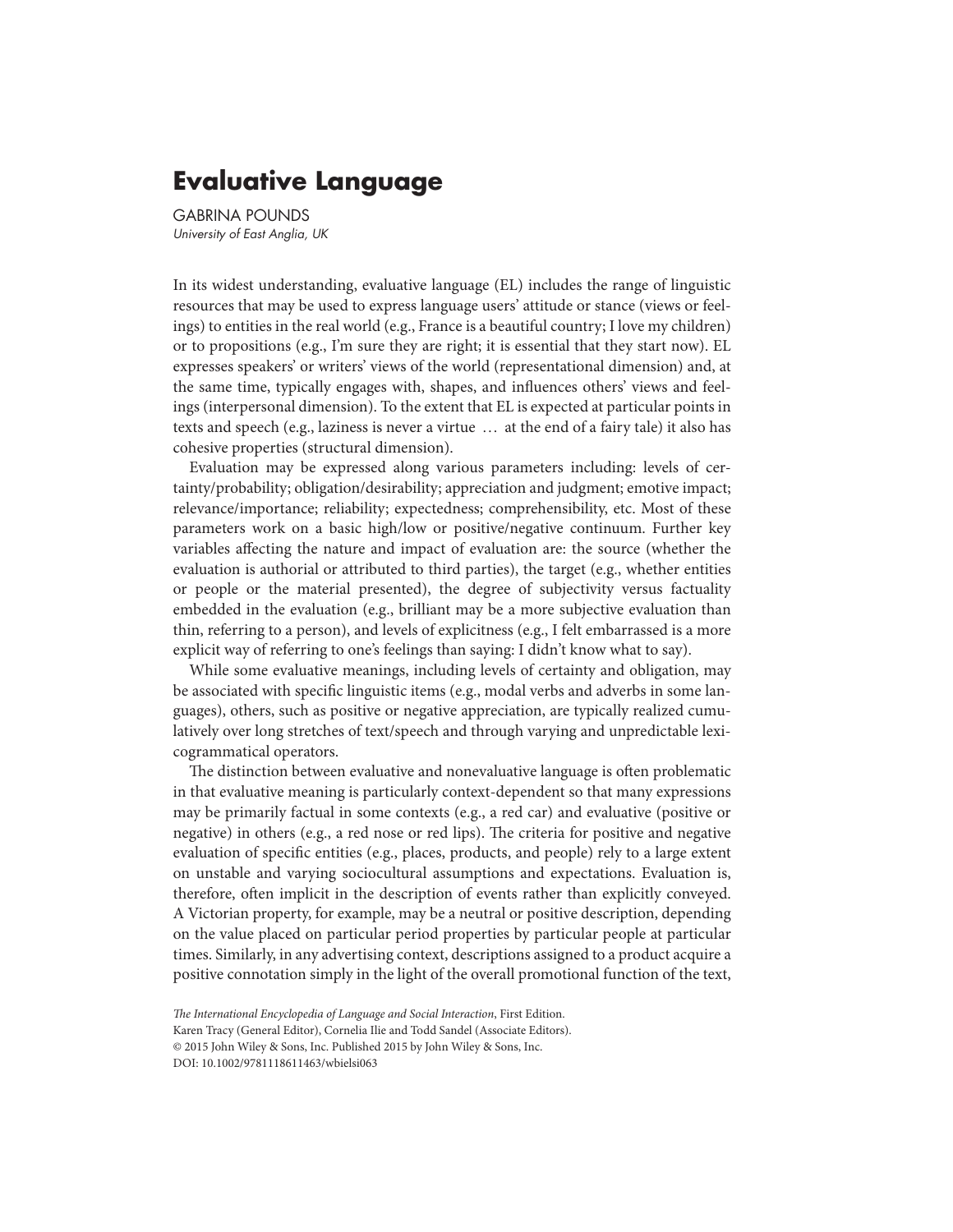#### 2 **EVALUATIVE LANGUAGE**

so that, for example, silky hair or tangy taste is perceived as positive evaluation. It can be argued that, at some level, evaluation is intrinsic to all language and that the difference between evaluative and nonevaluative language is only a matter of degree.

### **Development of the concept**

More easily identifiable evaluation-bearing elements of language have been studied in isolation from the very beginning of linguistic investigation. The most studied area has been the English modal system, including modal verbs (e.g., may, must, might, should, will), modal adverbs (e.g., possibly, certainly) and related expressions (e.g., it is likely/desirable). It is clear that such linguistic items are used to calibrate language users' expression of (un)certainty or obligation toward propositions in sentences such as: The train may be late or you must finish the work. The linguistic classification of modal verbs into, essentially, epistemic and deontic categories (relating to the speaker's commitment to the truth values of propositions or expressing the necessity of a certain course of action) was derived from philosophy (specifically, modal logic). The prevailing view was that it was possible to clearly distinguish between propositional (unmodalized, objective, or referential) representation and nonpropositional (modalized, subjective, or evaluative) linguistic representation.

A more general understanding of attitude and evaluation has been, however, reflected, since ancient times, in the notion of mood and formalized in the grammatical categories of indicative, conditional, subjunctive, and imperative. Grammatical mood is much more salient in Indo-European languages than modern English. In these languages, differences in mood are conveyed through morphological modification of the verb and are triggered by particular expressions of uncertainty, obligation as well as other opinion and emotive stances (e.g., I am not sure whether …; I doubt that …; They expect you to …; It is remarkable that …). A number of languages have also developed a range of morphological structures that may be used to convey evaluative and referential meaning in the same expression, so-called diminutive forms (comparable to English endings -y and -ie in words such as kittie, birdie, nannie, mommy). In all these cases, the relevant evaluative content is, overall, more closely merged with the referential content and lexical and grammatical aspects are similarly harder to distinguish.

There has also been a long-standing tradition in semantic theory of identifying evaluative components of word meaning. The distinction is made, for example, between denotative (referential, literal) meaning, connotative meaning (referring to real-world experience associated with an expression, e.g., the word summer may connote sun, beach, holiday) and affective meaning (relating to the personal feelings that the speaker associates with the word, e.g., the word summer may be associated with an unpleasant feeling of boredom for some people).

Once the focus shifted from studies of decontextualized, often prefabricated, sentences and words to the investigation of discourse (in domains such as pragmatics, conversation, and discourse analysis), it became increasingly clear that, in all languages, evaluative meaning is conveyed by language users through a combination of different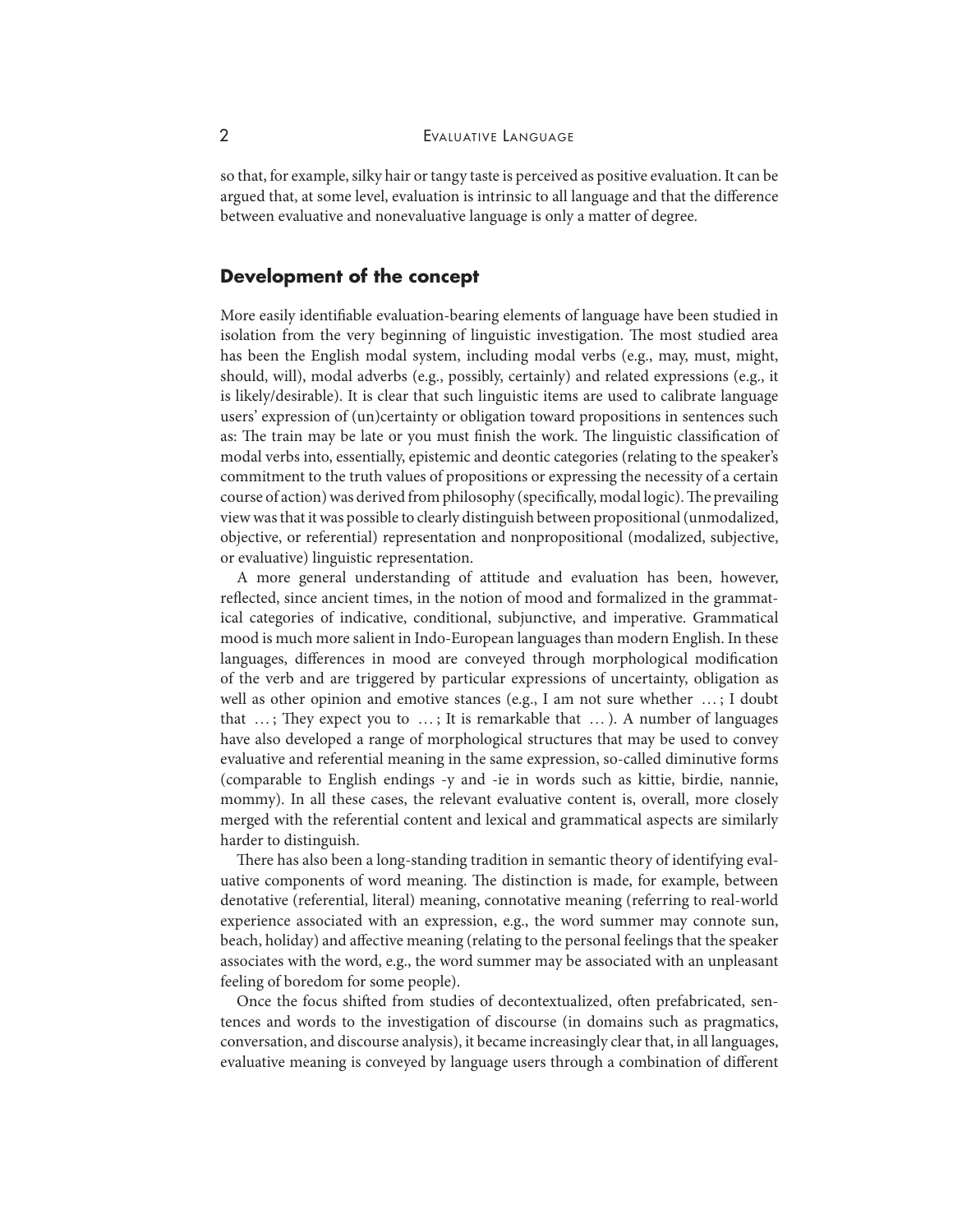expressions, whether grammatical or lexical or a blend of both, rather than being clearly embedded in specific expressions as such. One of the earliest references to evaluation as a discourse rather than a grammatical or semantic property may be found in the work by Labov (1972). Labov, and others after him, consider EL as the means used by a narrator to indicate the point of the narrative, for example, why it is funny, amazing, scaring. According to this perspective, EL occurs throughout the narrative (forming a "secondary structure") but it tends to cluster at various points, particularly at the beginning and at the end.

The number of lexicogrammatical structures that have the potential to express evaluation in discourse were found to be very wide, including particularly but not exclusively: intensifiers and quantifiers (such as very, highly, and many), comparators (larger/smaller than …) , superlatives (largest, smallest …), hedges (sort of, actually …), negatives, questions, imperatives, and subordinators as well as the more obvious adverbs, verbs, and adjectives of affect, certainty and doubt, explicitly evaluative and emotive lexis, emphatics, and modals. One type of expression that is increasingly being used in online communication to express evaluative meaning (with a strong emotive component) is abbreviations such as LOL or symbols such as emoticons as well as more conventional punctuation marks. Such expressions are so far understudied as they lie at the boundary between the linguistic and, the more generally, semiotic levels.

Further developments of the concepts have followed two main directions. Many studies have continued to focus on nonpropositional evaluative resources that can be seen to fulfill a specific evaluative function at the level of discourse structure and cohesion. Examples are hedges (e.g., possibly), boosters (e.g., of course), attitudinal (meta)-discourse markers (e.g., importantly, surprisingly, truly), and subordinating that-clauses (e.g., I agree that …) that typically express authorial stance on the material presented and may be clearly distinguished from the material itself, as in the case of the modal expressions seen above. In all these expressions the interactional function of evaluation is the most prominent. The extent to which attitude and evaluation may be expressed through changes in word order (particularly in languages other than English in which word order is more flexible) has also been investigated as part of this specific attention to overall structure and cohesion.

Other studies have focused on lexicalized propositional evaluation, which may be conveyed through the use of explicitly evaluative language, particularly adjectives, such as beautiful, terrifying, or despicable, but is often conveyed implicitly, triggered in context, and merged with referential meaning, as seen in the examples of the Victorian property and silky hair. As mentioned above, the expressive strategies that can be adopted by speakers and writers in discourse are articulated through a whole text rather than clearly embedded in single expressions or parts. The type of social interaction enacted through discourse (whether spoken or written) is typically realized through the participants' self-expression and evaluation (views and feelings) and the distinction between EL and non-EL is often a matter of degree rather than clear cut.

The terminology used to describe EL is also varied, inconsistent, and overlapping as different linguists have, in turn, focused on its different dimensions and properties. Influential contributions include Ochs and Schiefflen's (1989) study of affect, Finegan's (1995) exploration of subjectivity, Biber and Finegan's (1989) classification of stance,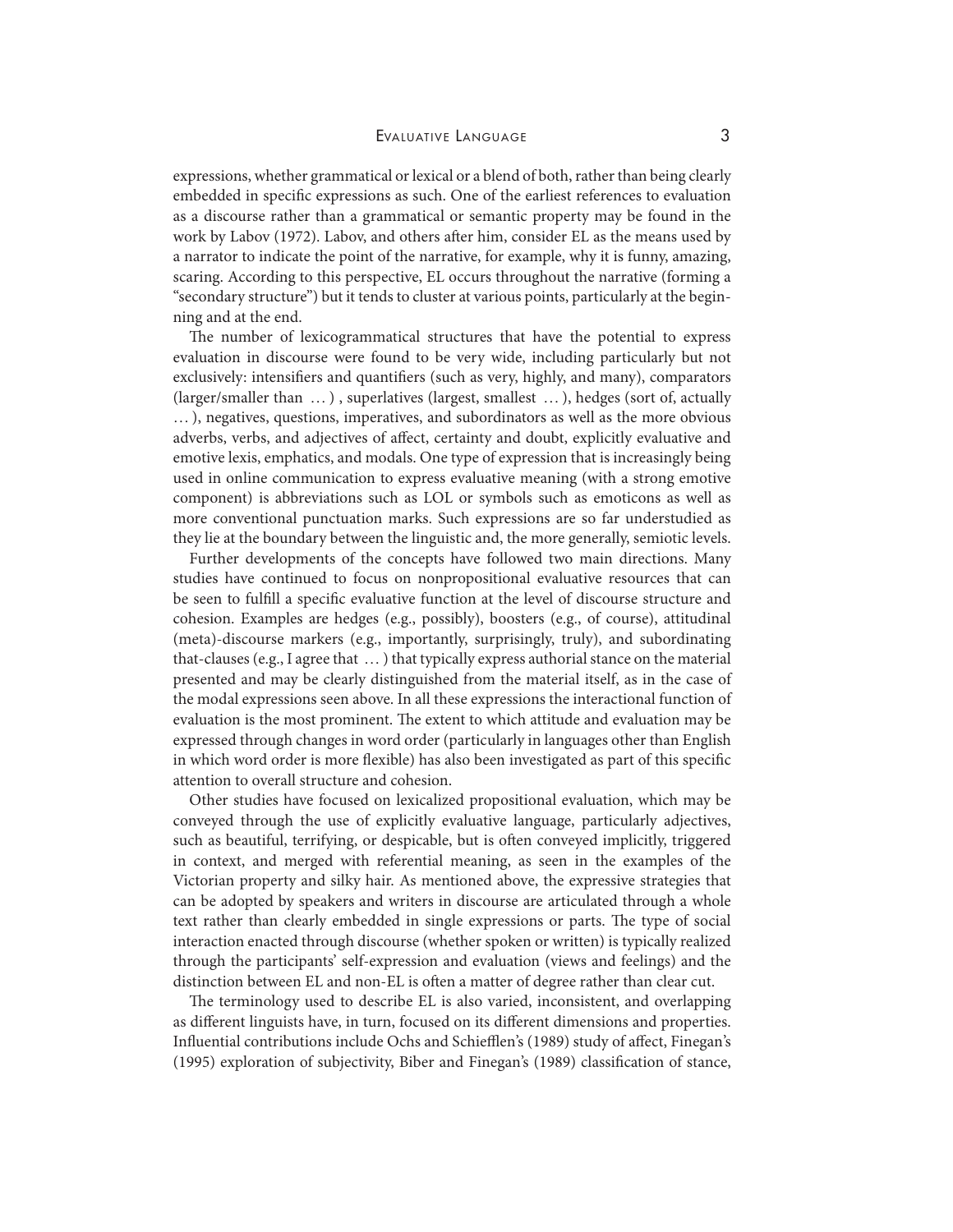Lemke's (1998) study of evaluation and attitudinal meaning, and Martin and White's (2005) development of the notion of appraisal.

The latter two approaches/theories stand out for the strength of their explanatory power, breadth, insight, and extent of applications. Lemke favors a unitary perspective, emphasizing the fact that attitude and evaluation have not only interpersonal but also referential aspects. The argument is that when we write or talk about the world we can at the same time express to others to what extent we believe that what we say is likely, desirable, important, surprising, serious, and so forth.

Appraisal theory is a theory of EL developed by researchers working in Systemic Functional Linguistics (particularly, Martin & White, 2005). The theory distinguishes between types of attitude (personal affect, judgment of people, and appreciation of objects as in: I love tennis; she is insincere; the concert was a disaster) and the ways in which language users interact with their target audience by including and engaging with other voices (e.g., endorsing or dismissing them) in the presentation of views and events as in: some critics have claimed that … ; it is possible to conclude that …; it is suggested that … .

In this way, a clear separation is maintained between evaluation as language users' estimation of possibility and desirability, on the one hand (the engagement dimension) and evaluation as emotive response or assessment of human behavior or entities by reference to shared values, on the other (the attitudinal dimension). Expression of feeling is seen as central to evaluation in that judgment and appreciation are conceived as forms of institutionalized feelings. Although both attitudinal and engagement dimensions of appraisal are formally ascribed an interpersonal function, it is clear that attitudinal expressions also have a referential function (presenting particular views of the world). This is particularly obvious in implicit formulations in which the speaker's attitude is conveyed through specific representations of participants and events (as in, she hugged her husband, possibly implicitly conveying the speaker's positive evaluation of the wife as a caring person).

A large number of studies have focused on the use of EL in specific registers, further highlighting the context-dependent nature of EL and the prevalence of certain types of evaluation in particular registers (e.g., degrees of certainty in scientific material, levels of appreciation of food in restaurant reviews or degrees of positive self-judgment in curriculum vitas, the articulation of various evaluation types in more complex argumentative and persuasive discourse). News-reporting and commenting, academic writing, and advertising are among the most commonly investigated registers. The expression of EL in spoken and dialogic discourse types has received comparably less attention due, possibly, to the traditional preference of discourse analysts in linguistics for the analysis of written discourse. Within analysis of conversation, evaluation is typically seen as one of the functions of speakers' stance-taking. By taking a stance the speaker evaluates an object, positions themselves as a subject and aligns themselves with other subjects. If, however, stance is equated to evaluation in the wider sense seen in discourse, then the perspectives are very similar: The referential and interpersonal functions of evaluation are similarly captured.

EL is, however, not only genre/register-specific but also culture-specific. Crosscultural studies of EL have highlighted aspects of evaluative expression that are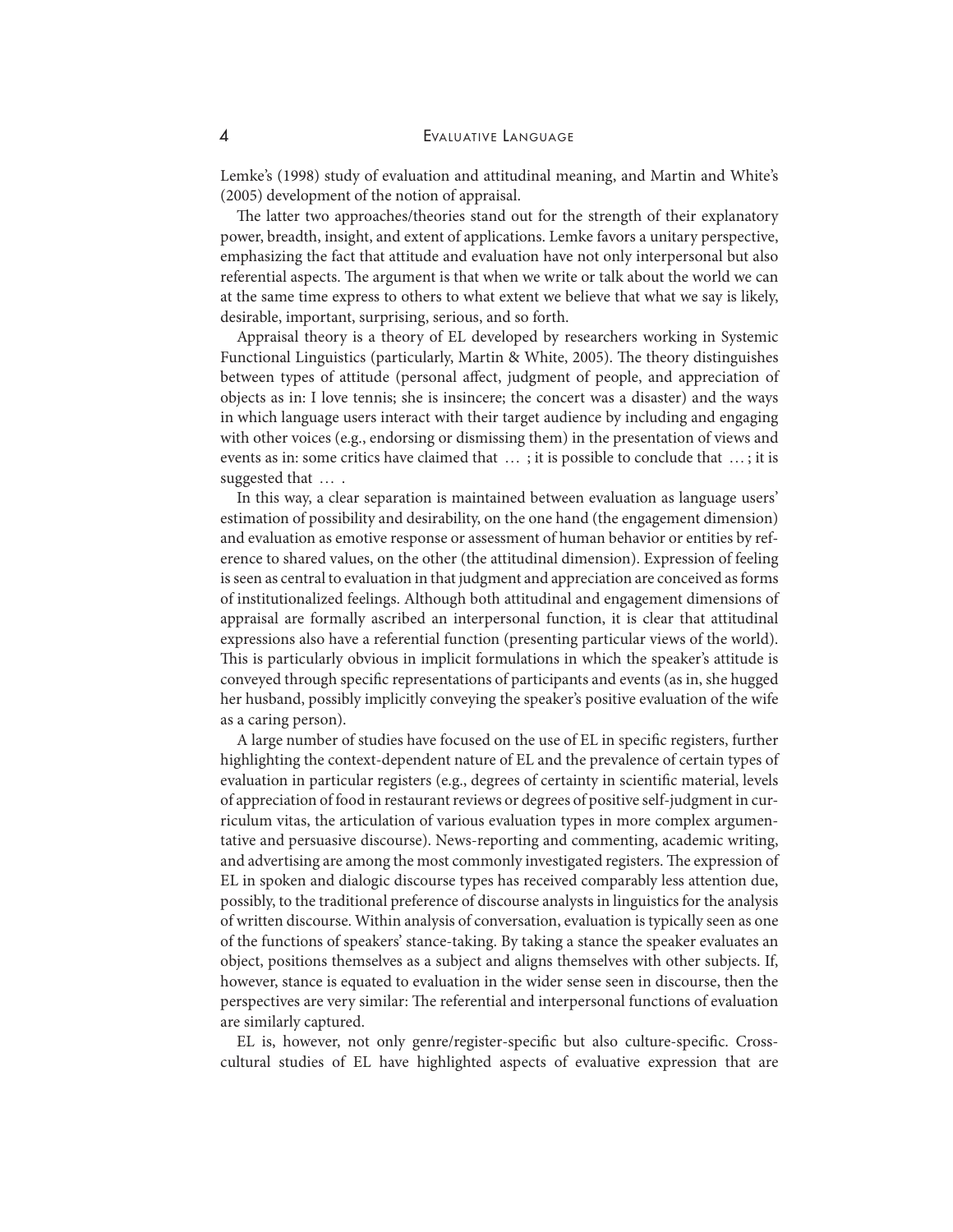particularly susceptible to cultural preferences in general or in specific registers. Such aspects include not only the distribution and type of evaluation but also levels of explicitness and intensity.

Within more recent multimodal approaches to discourse analysis, linguists and other scholars have started to explore the ways in which verbal expressive resources combine with nonverbal resources (e.g., images and sound) to convey particular perspectives of the world. When spoken features (intonation as well as facial expression and body language) and visual aspects (such as color, composition, and focus) are taken into account, the underlying emotive basis of evaluation is particularly salient, even in conventionally factual registers such as TV news-reporting. In written discourse, conversely, the emotive element of evaluation is often reduced through the absence of nonverbal expressive features.

Automated corpus analysis has proven particularly useful in identifying registerspecific EL. It has also been used to reveal the latent evaluative meaning associated with certain expressions that typically collocate with either positive or negative words. Examples include the verbs cause (typically associated with negative situations such as: pain, distress, offense) and bring about (typically associated with positive situations such as: peace, justice, the agreement). Corpus analysis has also revealed common grammatical patterns associated with evaluative meaning (such as adjectives in the constructions: I consider it X or it was X of him to …) or phraseological expressions that typically intensify evaluation (such as: as is humanly possible or a fair share of …). On the whole, automatic analysis has proven reasonably successful in studies focusing on nonpropositional or explicit EL, that is, when discreet lexicogrammatical structures may be isolated and coded in specific registers. It is widely used, for example, to quickly compute overall ratings of products and services from the readily available opinion and review websites (opinion-mining or sentiment analysis). It is, however, less successful when the evaluation is very implicit, highly context dependent and embedded in complex registers.

SEE ALSO: Appraisal Theory; Conversation Analysis, Overview; Corpus Analysis; Discourse Analysis; Discourse Markers; Emotion and Affect; Modality; Narrative; Stance-Taking; Systemic Functional Linguistics

#### **References**

- Biber, D., & Finegan, E. (1989). Styles of stance in English: Lexical and grammatical marking of evidentiality and affect. *Text*, *9*(1), 93–124. doi: 10.1515/text.1.1989.9.1.93
- Finegan, E. (1995). Subjectivity and subjectivization: An introduction. In D. Stein & S. Wright (Eds.), *Subjectivity and subjectivization. Linguistic perspectives* (pp. 1–15). Cambridge, UK: Cambridge University Press.
- Labov, W. (1972). *Language in the inner city*. Philadelphia, PA: University of Pennsylvania.
- Lemke, J. (1998). Resources for attitudinal meaning: Evaluative orientations in text semantics. *Functions of Language*, *5*(1), 33–56. doi: 10.1075/fol.5.1.03lem
- Martin, J., & White, P. R. R. (2005). *The language of evaluation: Appraisal in English*. Basingstoke, UK: Palgrave Macmillan.